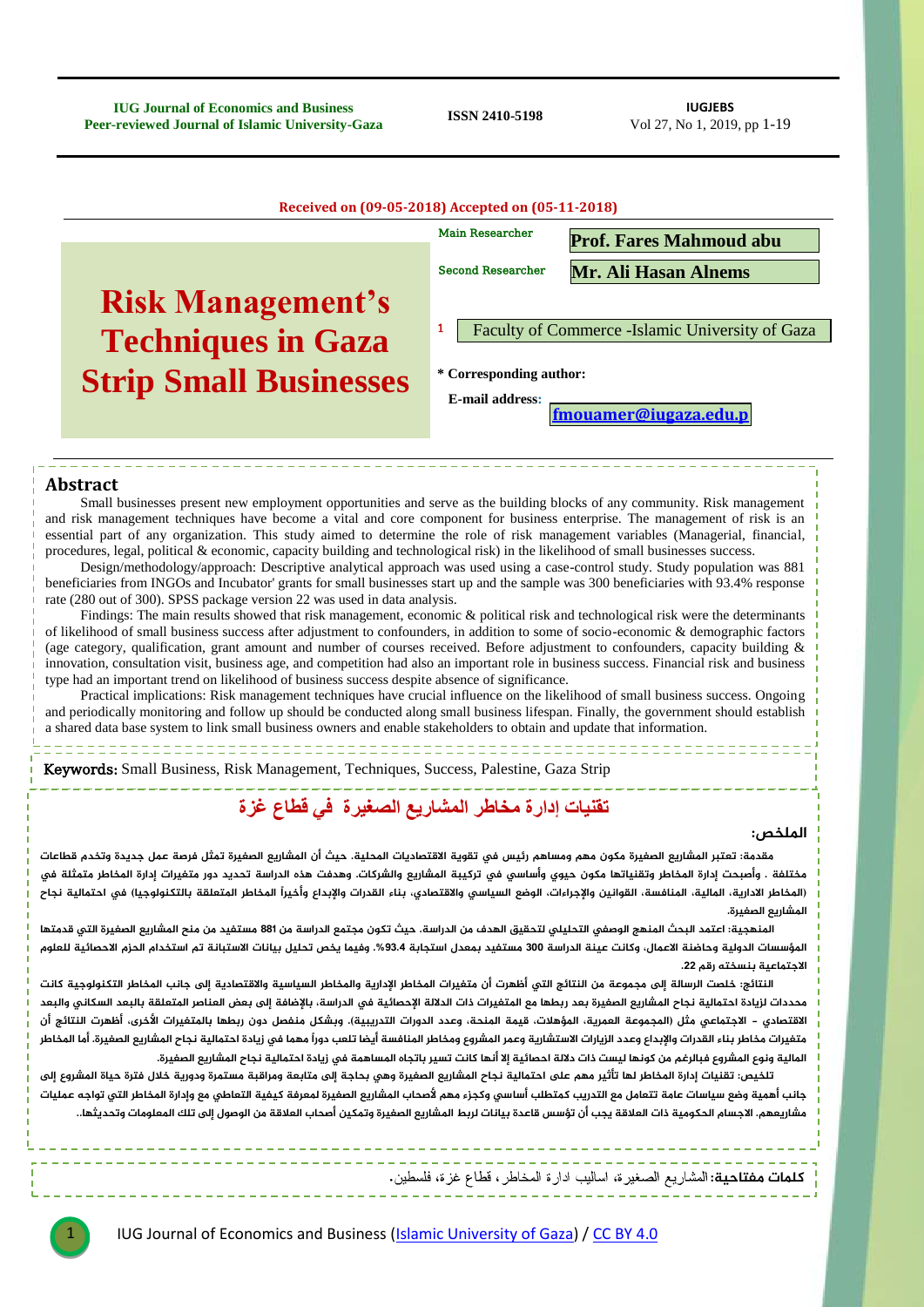#### **Introduction**

The obstacles facing small businesses are diverse and different from one country to another and from one sector to another but it depends on the business environment and current situation .Such obstacles are poor planning, vocational training, competition, lack of governmental funding sources, weak marketing abilities, developing methods of administrative work and communication system. Adding to that, the warrantees and guarantees required by banks in Gaza Strip are obstacles to the success of small business (Ashour and Zourob2015). Financing problems like the difficulties of having loans, and training to have skills and practices for small businesses may considered as another problems for small business(Al Aff 2012). Managerial problems for day to day activities and financial records which need skills and training that ensured by (Alquqa, 2007). Mbonyane and Ladzani(2011) adding another financing problem about the required guarantees from financing institutions and companies which is difficult to find besides the lack of trust. Also business environment problems which included all external factors affect the small businesses like technology, social, political and economic status.On average, studies indicate that loans generally perform better when combined with training and gains are highest for those with initial credit constraints and few initial assets. Intuitively, micro credit and grants for entrepreneurship development often work if the programs also try to understand who becomes an entrepreneur and why. Kassab and Kamal Eldin (2007) considered that the competition problems are one of the riskier problems faced by small business because of its ability to face the high level of competition from big companies and mainly Israelis companies. Abu Jazar (2006) considered that the main point is the reliance of Palestinian economy on the Israeli economy as a part of political and economic agreements, the lack of investment encouragement practices and laws, also the weakness of infrastructure and production requirements, the duplication in supervision and coordination between governmental and non-governmental bodies who concerned with small business sector and finally self-employment and entrepreneurship culture is still not spread among the youth whom are still waiting for governmental jobs.

(Abdelkarim, 2012) classified the problems as external and legal problems due to the lack of laws and legislations, and infrastructure problems like roads state, electricity and communication which are not controllable by business owner. In this context, the use of risk management techniques become of the most important. Risk management techniques were developed for the relatively stable situations. Thus, the use of these techniques in a quickly changing context becomes vital. From the professional experience of the researchers, many owners of the small projects do not have sufficient knowledge in risk management.

Risk in itself is not bad; it is essential to progress, and failure is often a key part of learning. But we must learn to balance the possible negative consequences of risk against the potential benefits of its associated opportunity (Van1992).The process of performing risk assessment can give the project a greater chance of success (An Oracle White Paper, 2009).Therefore all types of organizations,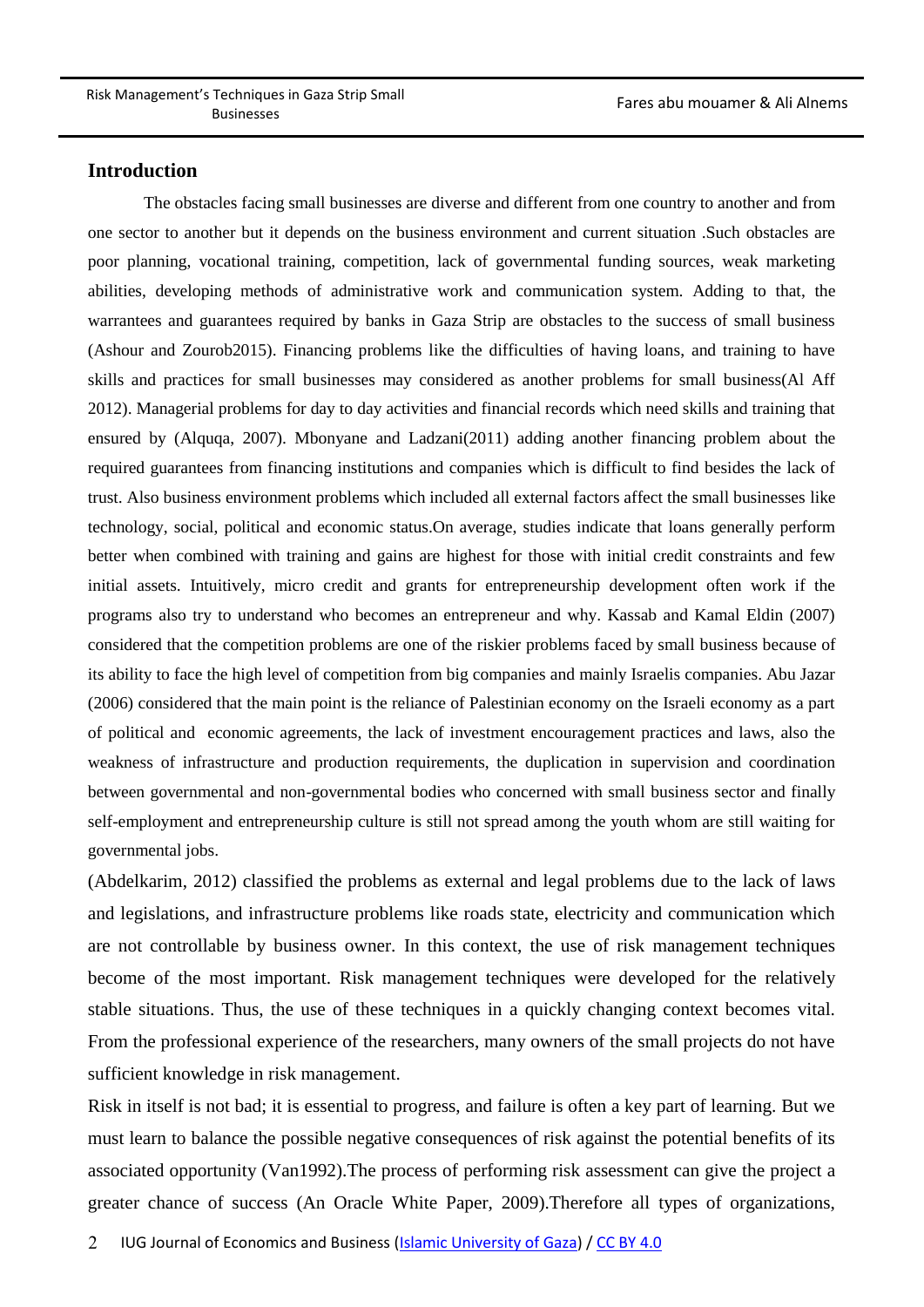should understand the risks being taken when seeking to achieve objectives and attain the desired level of reward. Organizations need to understand the overall level of risk embedded within their processes and activities. It is important for organizations to recognize and prioritize significant risks and identify the weakest critical controls.

Young entrepreneurs face a variety of barriers to entering the Palestinian market, including an unfavorable public perception of their capacity and potential due to their age, risk-averse investors, unsavory business practices, and a lack of intellectual property protection. Marketing is also an ongoing challenge for young entrepreneurs, regardless of the age of their business, and most rely on word-of-mouth advertising and build a customer base through established personal contacts (Wolz and Taweel, 2011).

### **The Research Problem Statement**

All previous studies of SMEs researchers were more concerned about the capacity and the skills of the business owners. No previous studies have given attention to the issues of risk assessment even though Gaza Strip is exposed to recurrent crisis and SMEs is very sensitive to such factors. Adding to that, All previous studies are more concerned with external constraints imposed from government or MFIs, no one has knocked the door to listen for SMEs owners about the challenges that were imbedded in themselves. Whey they are not succeeding in better managing their businesses after crisis. Additionally, no previous studies had raised the risks that face SMEs within Gaza Strip or proposed strategies to minimize their impacts or consequences.

This research aims to explore the actual and the potential role of risk management techniques in increasing the likelihood of success of small business projects in the Gaza strip. Furthermore, and explore the nature of different aspects of risk management and their impact on the success and sustainability of the small businesses. This will highlight many points on how risk management contribute to achieve small businesses management success, the dynamics of risk management tools and practices, their flexibility and their potential role in improving the performance of businesses, and the ability to ensure sustainability and growth.

Accordingly, the research main question is "To what extent do the pillars of risk management play a role in improving the success of small businesses?"

### **The Research Hypothesis:**

The following are the research hypothesis:

1- There is no significant relationship between the use of risk management techniques and the small businesses success.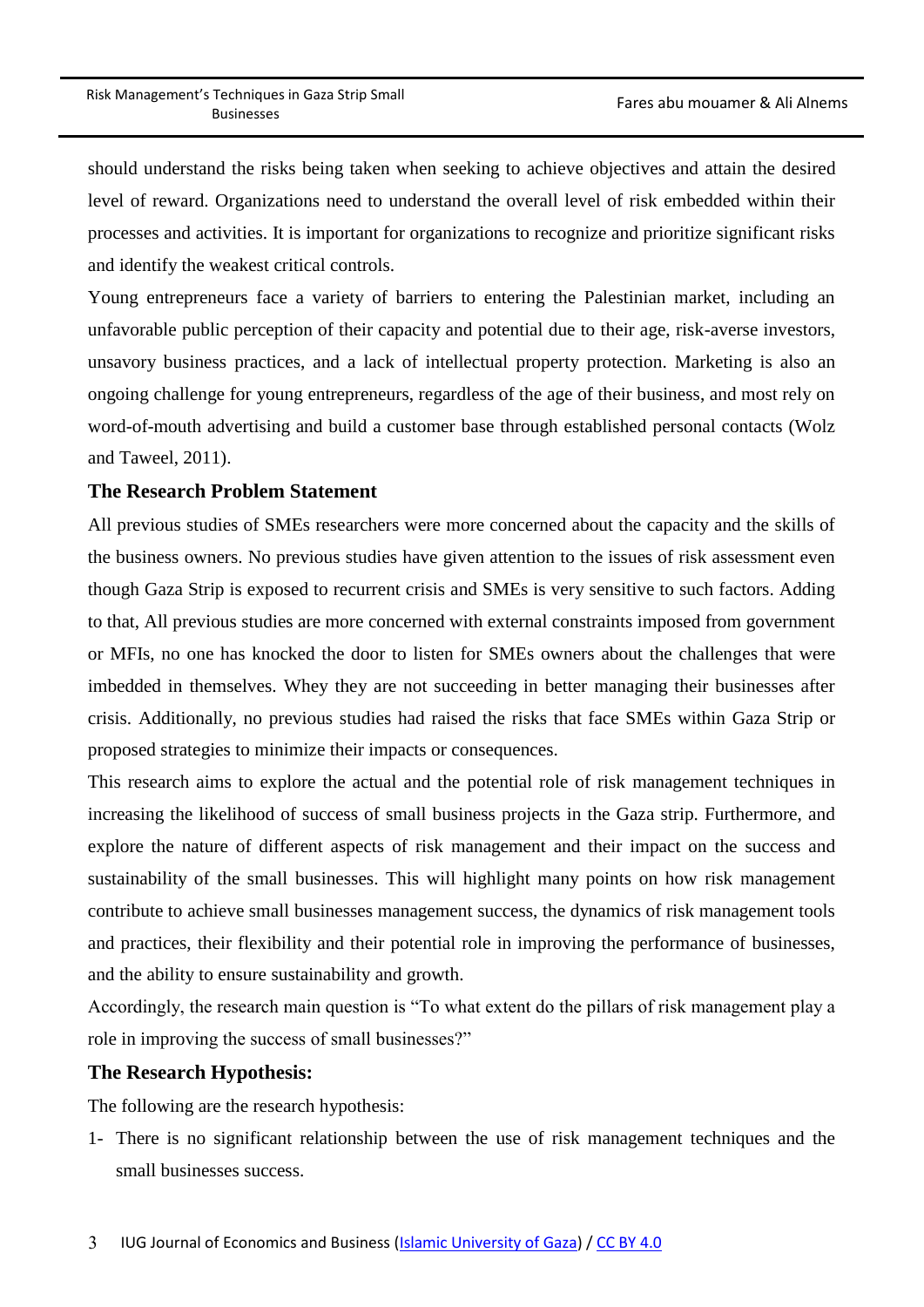2- There is no significant relationship between the socioeconomic factors and the small businesses success.

#### **Objectives of study:**

- Understanding the role of risk management techniques in the Gaza strip small businesses success.
- Assessing the pillars of risk management in improving the success of small businesses.
- Exploring the potential role of risk management in improving the general performance and sustainability of small businesses
- Identifying strengths and challenges of small businesses facing risks in the Gaza strip.

#### **Variables of the study:**

#### **Dependent Variable:**

Small businesses success. This variable will be measured by the following three indicators: Development, expansion and sustainability.

#### **Independent Variables:**

Risk management techniques will include the following variables:

Managerial risks, financial risks, market competition risks, legal risks, political and economic risks, capacity building and innovation risks, and technological risks.

#### **PREVIOUS STUDIES**

Due to the importance of MSMEs in the global economy, there is an increasing interest in various aspects of such firms around the world. MSMEs contribute significantly to gross domestic product (GDP) and create many employment opportunities. Moreover, MSMEs help to increase the exports of developing countries (Hamed, M., Abu Hantash, I., Khalifa, M. and Salah,O.,2010).

Since the establishment of the Palestinian Authority (PA) there was high level of interest in small and medium enterprises and its role in economic development and job creation and income distribution to include poor families and low-income, MSMEs are attracting growing interest since they constitute 99% of the enterprises operating in Palestine, as well as for their significant role in the local economy (PCBS, 2016).

## **The banking financial credit and the capacity promotion of small and medium enterprises in Palestinian (Abu Jamie, 2015)**

The study aims at studying the role of banking sector in funding small and medium enterprises, and to illustrate the importance roll and the efficiency to enhance the effectiveness of small and medium enterprises in Palestine. The study concluded that, the banking system do not have interest concerning funding of small enterprises, where, the funding percentage was less than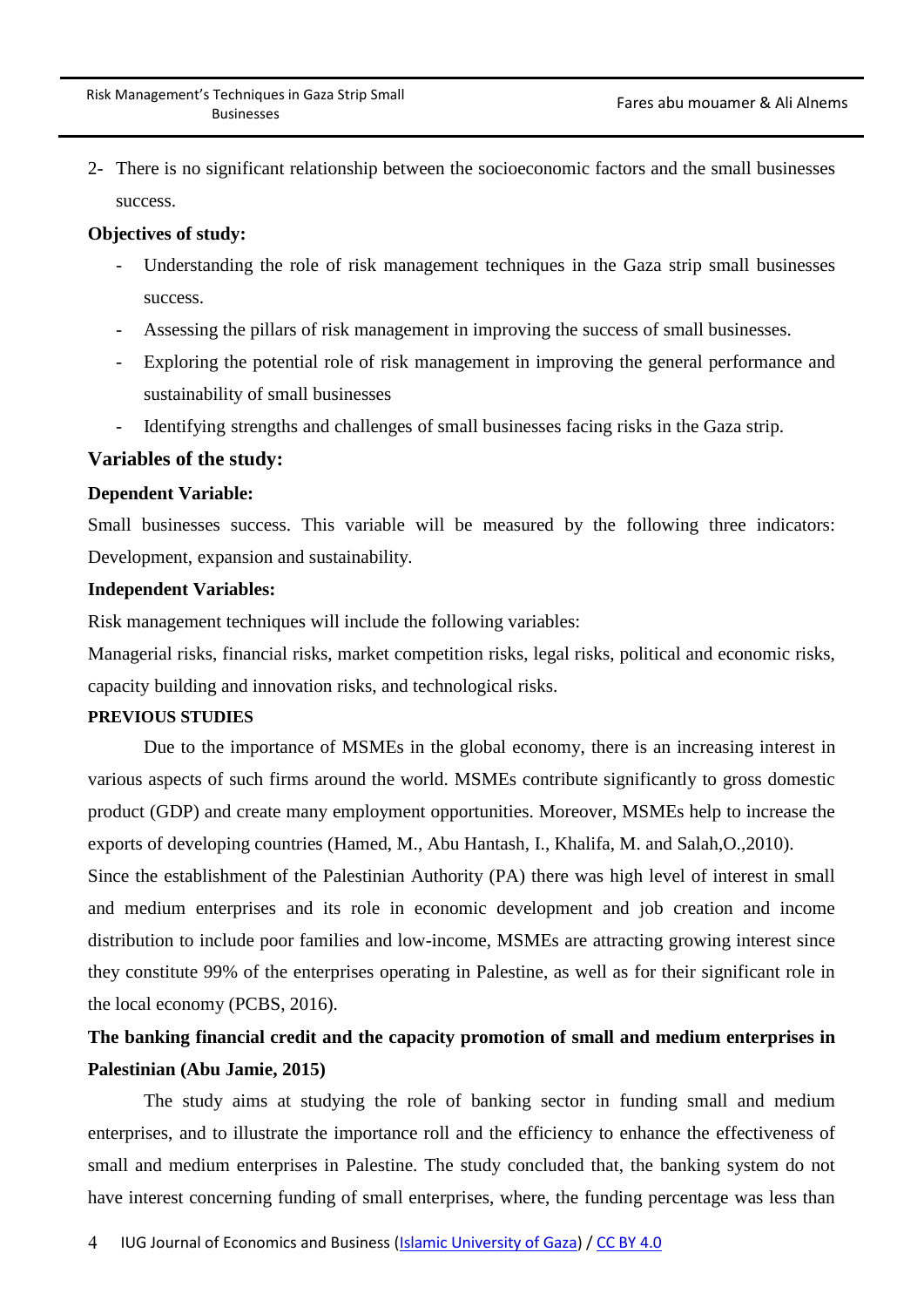3% of total financial credit. The study recommends the necessity of applying some policies, which can raise the efficiency and effectiveness of small, and medium enterprises in order to develop the Palestinian economy as a whole by providing some consulting services, decreasing interest rates and taking a free-tax policy.

#### **Crowd funding …. Is it right for your business financing? (Al-Afifi, 2015)**

The study aims to explore the importance of crowd funding as a modern way in Micro and Small Business (MSB) financing that seek to raise its capital, through comparing with the other traditional ways that popular in Palestine. The study found that crowd funding method was one of the most appropriate ways for MSB financing. So, it suggested the need to raise awareness regarding the concept of crowd funding, and carried out a workshop that describes how to formulate ideas and marketing projects. Also, the need to establish crowd funding platforms in Palestine that contribute to providing opportunities to finance many of the creative ideas.

## **Grants Vs Loans! What works best for young entrepreneurs?(Guloba, Ahaibuse, Kasirye, and Aliro, 2015)**

Generally, synthesis from the studies indicates that in-kind grants perform better than cash grants. Cash grants tend to perform better for business start-ups compared to business expansion. The study in Uganda showed as a result, provision of credit or grants (in-kind) and (unconditional) to youths who desire to make entrepreneurship an occupation and create employment for others, is justified and often achieves desired labor market outcomes. and the second-best alternative is for programs or microcredit financial institutions to offer loans that have a targeted training component for example in financial management attached to them.

# **The effectiveness of micro-grants in the empowerment of Palestinian families in Gaza Strip "Deprived Families Economic Empowerment Program (DEEP) as a case study" (Namroti, Habil, and Thalathini, 2015)**

The research aimed to identify the effectiveness of micro-grants in the empowerment of Palestinian families in Gaza Strip that suffer from extreme poverty. Results showed the effectiveness of the program in economic empowerment of these families, projects are the main income source for many benefited families and which has achieved a rise in their income after getting the grant and improved spending on necessities and the number of employees increased. They also felt they were more independent after the project, and they can support themselves from their current income. Although these projects have not yet sufficiently developed to be able to dispense relief aid, but they are still able to develop their projects, as the income-generating projects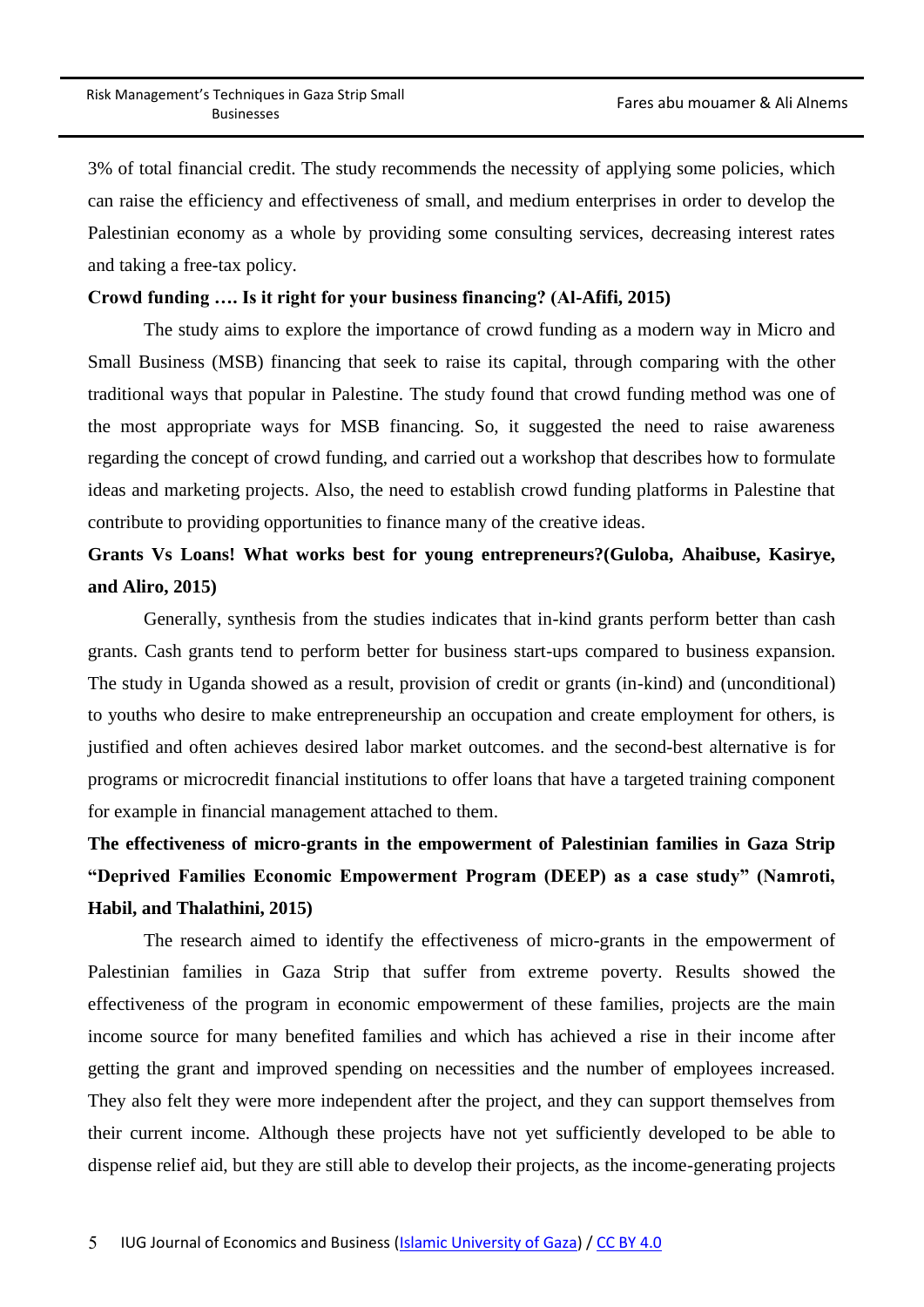need time to reach stability. The political and economic conditions of the Gaza Strip had a negative effect on the performance of the projects.

### **The role of training programs in the development of creative thinking from entrepreneurs (Safadi and Faleet, 2015)**

The research aims to identify the role of training programs in the development of creative thinking from entrepreneurs who own small businesses.The study found several results: 78% of the study sample has a strong desire to get more training courses, also, training courses have a role in increasing the profitability of their projects and entering new markets, helping them to achieve their business goals. The training sessionsformed a creative vision and new ideas to the entrepreneurs, which led to the continuous improvement of project management.

### **The relationship between start-ups, market mobility and employment growth: An empirical analysis for Dutch regions (Sierdjan and André van, 2012)**

This paper deploys a direct measure, called market mobility, to approximate the induced competition effect. The study finds empirical indications that this long-term effect consists of two significant parts: First, they found that the market mobility rate has a positive effect on employment growth. And second, they found that when including the lagged start-up rate and the market mobility rate together, the lagged start-up rate is still significant.

#### **Startups in Gaza: Success and Technology (El-Khazendar, 2015)**

Entrepreneurship became an important sector in the Arab world. A lot of young entrepreneurs have ambitious projects and creative ideas, which they hope to get fund and incubation to implement these ideas. The study results were that Entrepreneur's personality characters have a big effect on the success of their startup companies; moreover, the startup companies' category plays a big role on the success of their startup companies especially in small markets such as in Gaza.

### **"Problems of MSMEs in Palestine" Poverty Reduction through Private-Sector Development: Policy Research for MSMEs (MAS) (Atyani and Al-Haj Ali, 2012)**

Palestinian MSMEs face numerous obstacles to their development. Despite the fact that MSMEs constitute the majority of Palestinian enterprises and employ a large number of workers, data shows that MSMEs do not contribute much with an added value to the Palestinian economy, especially in the case of micro-enterprises lower levels of productivity, low competitiveness, the closure of thousands of businesses, the absence of legal and legislative structures, the lack of infrastructure services andthe lack of coordination between the proponents of MSMEs.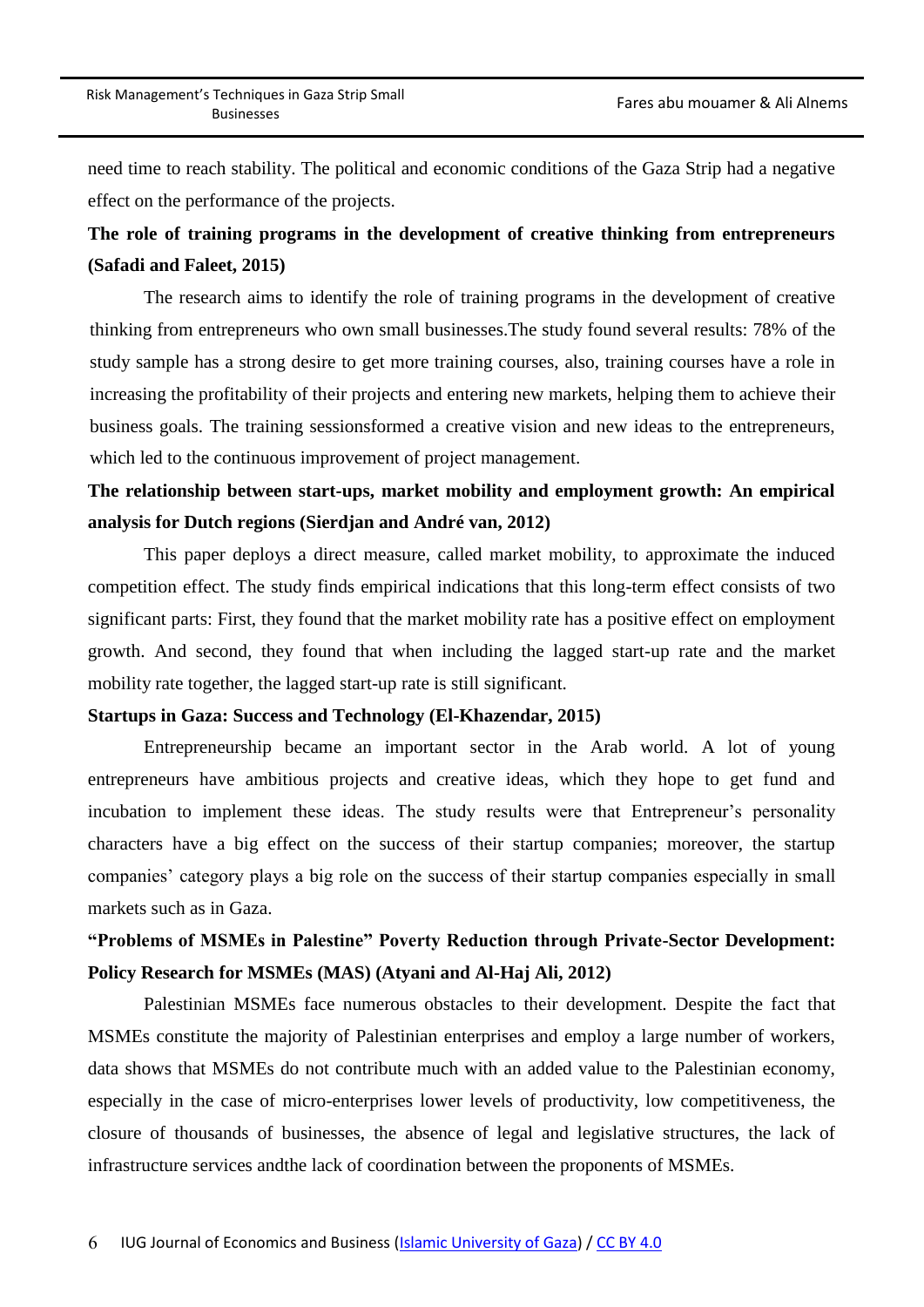## **The administrative obstacles encountered by owners of small business enterprises in southern Gaza (Ashour and Zorub, 2015)**

This study aimed to identify the administrative obstacles encountered by owners of small business enterprises in southern Gaza. Major results of the study indicated that there are many obstacles impeding the progress and development of small enterprises, the main ones being poor planning and organization and many problems in the organizational structure, vocational training, competition, lack of governmental funding sources, weak marketing abilities, developing methods of administrative work and communication system, the study also showed that there are many small business lacked the inability of small enterprises to possess good place, is a problem to competition and also the warrantees and guarantees are required by banks in Gaza Strip as obstacles to the success of small business, further attention to vocational training helps to improve performance and increase the proportion of profitability in the project, and the frequent power cut is another impediment to small business.

#### **Profile of the Young Entrepreneur in the West Bank (Wolz and Taweel, 2011)**

This report is to improve employability and entrepreneurship opportunities for young Palestinians by partnering with relevant public, private, and civil society institutions. The main findings identified in each technical area of the study like: Core Business and Complementary Skills, Business Mentorship, Links to Financing, Business Launch and Follow-up and recommendations to develop or adapt program offerings to maximize the effectiveness in developing and supporting young entrepreneurs in the West Bank.

## **The Benefits of Risk Assessment for Projects, Portfolios, and Businesses (An Oracle White Paper, 2009)**

In it-self, the process of performing a risk assessment can give your project a greater chance of success. Assessments lead to the expression of outcomes as ranges, the development of risk mitigation plans, and the ability to set contingency. Oracle's Primavera Risk Analysis—a fulllifecycle risk analytics solution integrating cost and schedule risk management—is the tool that can deliver these results.

#### **Research Methodology:**

The research follows the descriptive analytical approach to describe the basic features of the data in the research. The developed hypotheses are tested after conducting the planned data collection process. To analyze the data collected by a questionnaire. In this research Five level Likert scale was used. The researcher depends on using the Statistical Package for the Social Sciences (SPSS).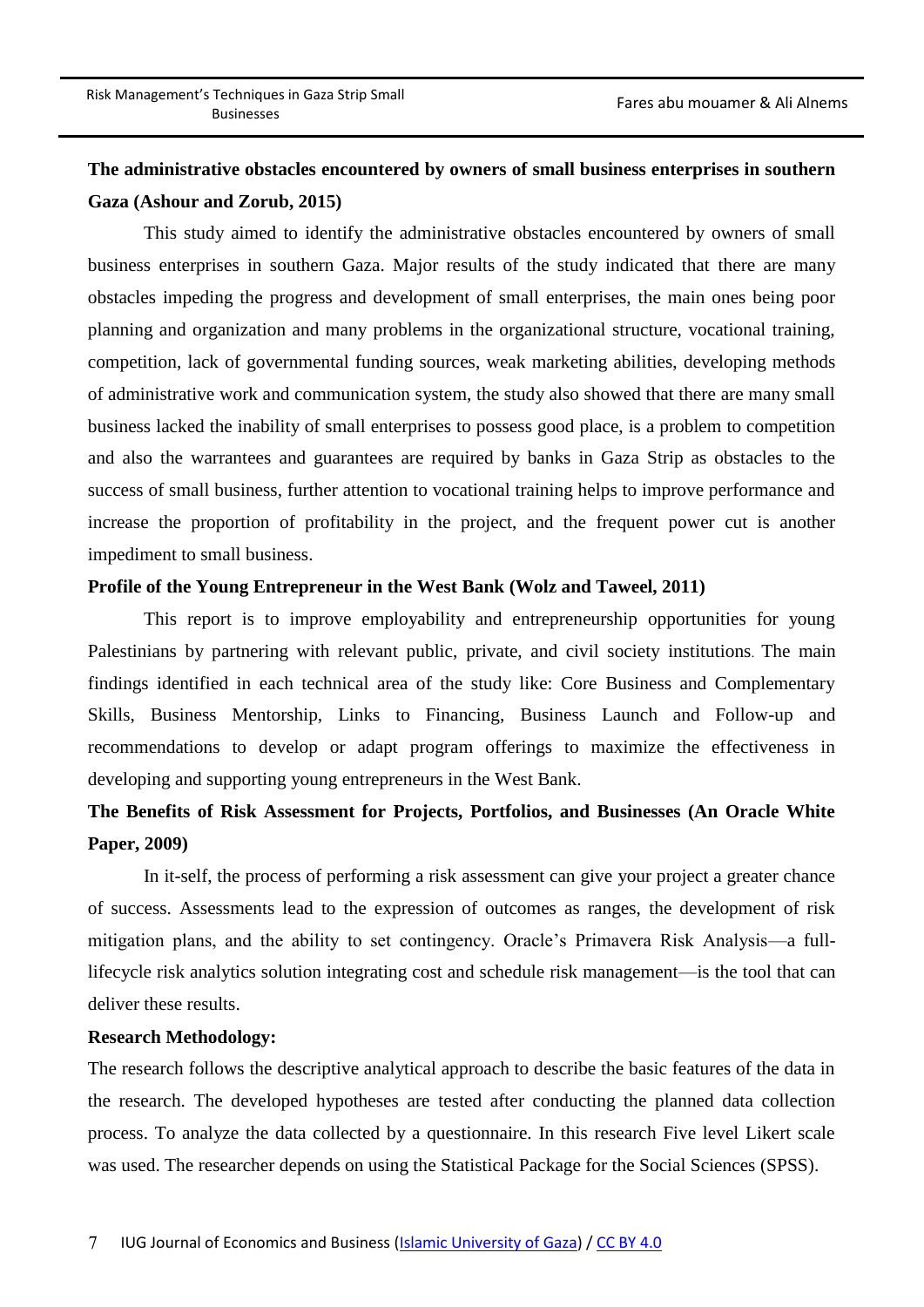#### **Questionnaire Design:**

The questionnaire was carefully designed in order to facilitate the data collection process, in addition to maximizing the reliability and validity of data gathered from respondents. The questionnaire was prepared in Arabic language, as most of the target population is not familiar with the English language. To ensure obtaining complete and meaningful response to the questionnaire, an interview was conducted with each respondent to explain the objective of the study and to get input for the questionnaire questions.

| No. | <b>Component</b>                       | <b>Number of items</b> |
|-----|----------------------------------------|------------------------|
| 1.  | <b>Managerial Risks</b>                |                        |
| 2.  | <b>Financial Risks</b>                 | 10                     |
| 3.  | <b>Competition Risks</b>               | 8                      |
| 4.  | Legal Procedures Risks                 | 6                      |
| 5.  | Political and Economic Risks           | 4                      |
| 6.  | Capacity building and innovation Risks | 8                      |
| 7.  | <b>Technological Risks</b>             | 5                      |
|     | <b>Total</b>                           | 48                     |

Table (1): questionnaire Component

#### **The study Population:**

The population of the study includes all the beneficiaries of the small businesses grants from the international organizations in the Gaza Strip in the determined study period (INGOs: UNDP-DEEP project, World Vision, and Save the Children and one business incubator providing grants funded by Cooperative association). The list of the participants obtained from funding international organizations and businesses incubator and validated. The total population number of the studied period is 881 participants from three different international non-governmental organizations (INGOs) and one business incubator at the Gaza strip.

|              |                   | % of total<br>population | <b>Population</b> |     | Percentage |     |
|--------------|-------------------|--------------------------|-------------------|-----|------------|-----|
| Governorate  | <b>Population</b> |                          | М                 | F   | M          | F   |
| North Gaza   | 199               | 23%                      | 122               | 77  | 61%        | 39% |
| Gaza         | 354               | 40%                      | 241               | 113 | 68%        | 32% |
| Middle area  | 108               | 12%                      | 66                | 42  | 61%        | 39% |
| KhanYounis   | 98                | 11%                      | 75                | 23  | 77%        | 23% |
| Rafah        | 122               | 14%                      | 80                | 42  | 66%        | 34% |
| <b>Total</b> | 881               | 100%                     | 584               | 297 | 66%        | 34% |

**Table (2):** Study Population according to Governorate and Gender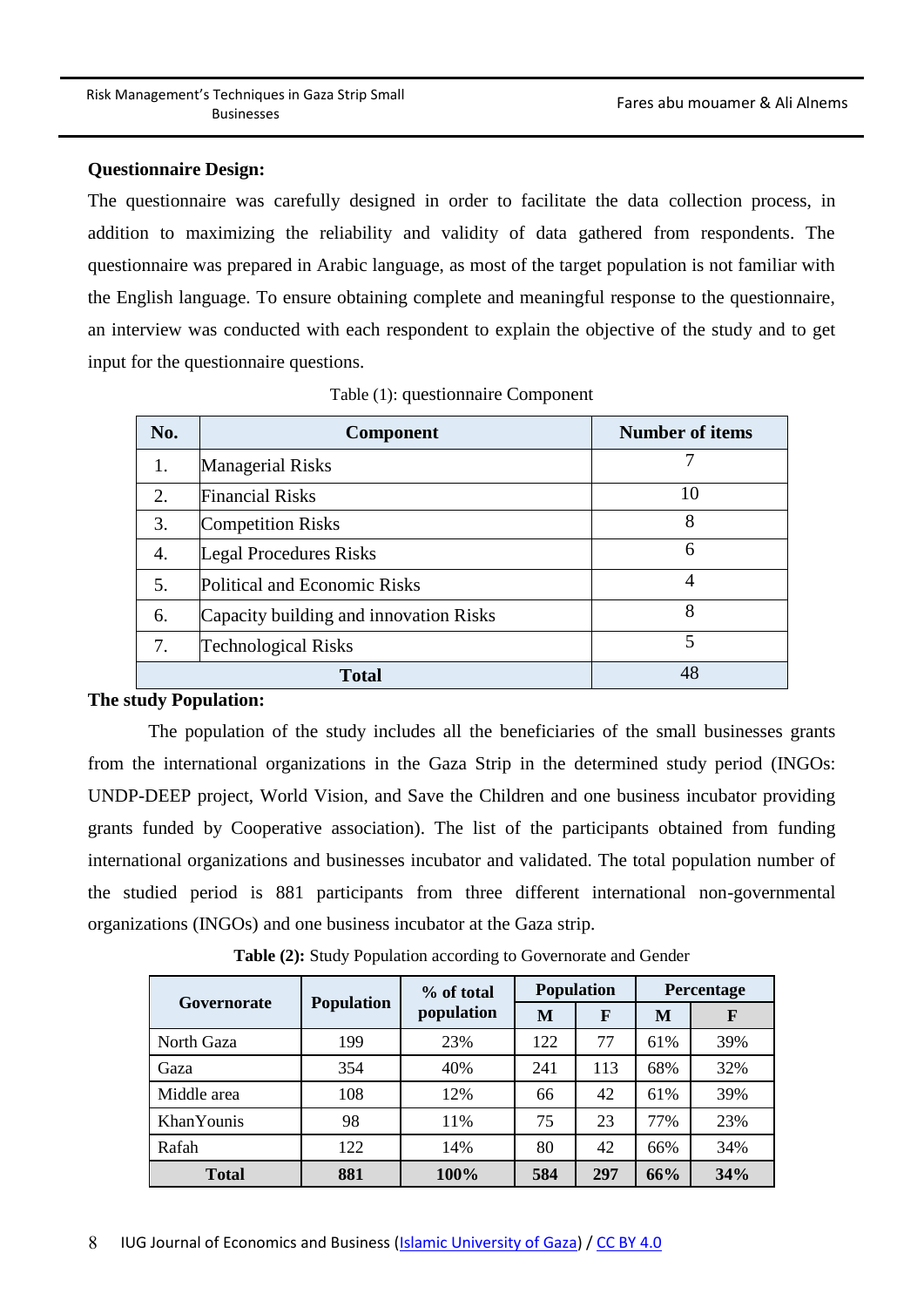#### **Study Sample**

For the quantitative part, the researcher used multi stages sampling method (stratified and random sample). The Gaza strip was divided into 5 strata as follows, North Gaza, Gaza, Middle area, KhanYounis and Rafah. Afterwards, the sample was stratified regarding gender variable (Male, Female). Then, the sample randomly selected. The software sample calculator (**<http://www.raosoft.com/samplesize.html>**) was used to calculate the sample size. The sample size was268 participants on confidence interval 95% and marginal error 5%. The researcher added 32 participants (12%) to compensate any withdrawals and other problems. The response rate was 93.4% (280 out of 300). The sample was proportionally distributed according to the overall number of participants in each governorate and then according to the gender as mentioned in Table (3) below:

|                    |               | <b>Sample</b> |          |  |  |
|--------------------|---------------|---------------|----------|--|--|
| Governorate        | <b>Sample</b> | M             |          |  |  |
| North Gaza         | 65            | 45 (69%)      | 20 (31%) |  |  |
| Gaza               | 111           | 73 (66%)      | 38 (34%) |  |  |
| Middle area        | 33            | 23 (70%)      | 10(30%)  |  |  |
| <b>Khan Younis</b> | 29            | 21 (72%)      | 8(28%)   |  |  |
| Rafah              | 42            | 29 (69%)      | 13 (31%) |  |  |
| <b>Total</b>       | 280           | 191 (68%)     | 89 (32%) |  |  |

**Table (3):** Sample of study according to Governorate and Gender

### **Statistical Analysis Tools**

The researcher analyzed the data by (SPSS) using the following statistical methods

- 1- Frequencies, percentage and relative weight to describe the characteristics of the sample and their responses.
- 2- Cronbach's alpha, formula for measuring the reliability of research tool.
- 3- Pearson's correlation formula to calculate the internal validity of the research tools.
- 4- Descriptive statistics (Frequencies and cross tabulation) were used to describe the main features of the data and to study the firsthand relationship between the variables
- 5- Inferential statistics (chi-square and logistic regression). The relationship between risk factors and success were identified statistically. A significant result means that the *pvalue* for the hypothesis tests is less than 0.05. The Confidence Intervals (CI) were reported as 95%.

### **Characteristics of the sample**

The researcher calculated frequencies and percentage of the sample according to the variables of the research as shown in the following table (4):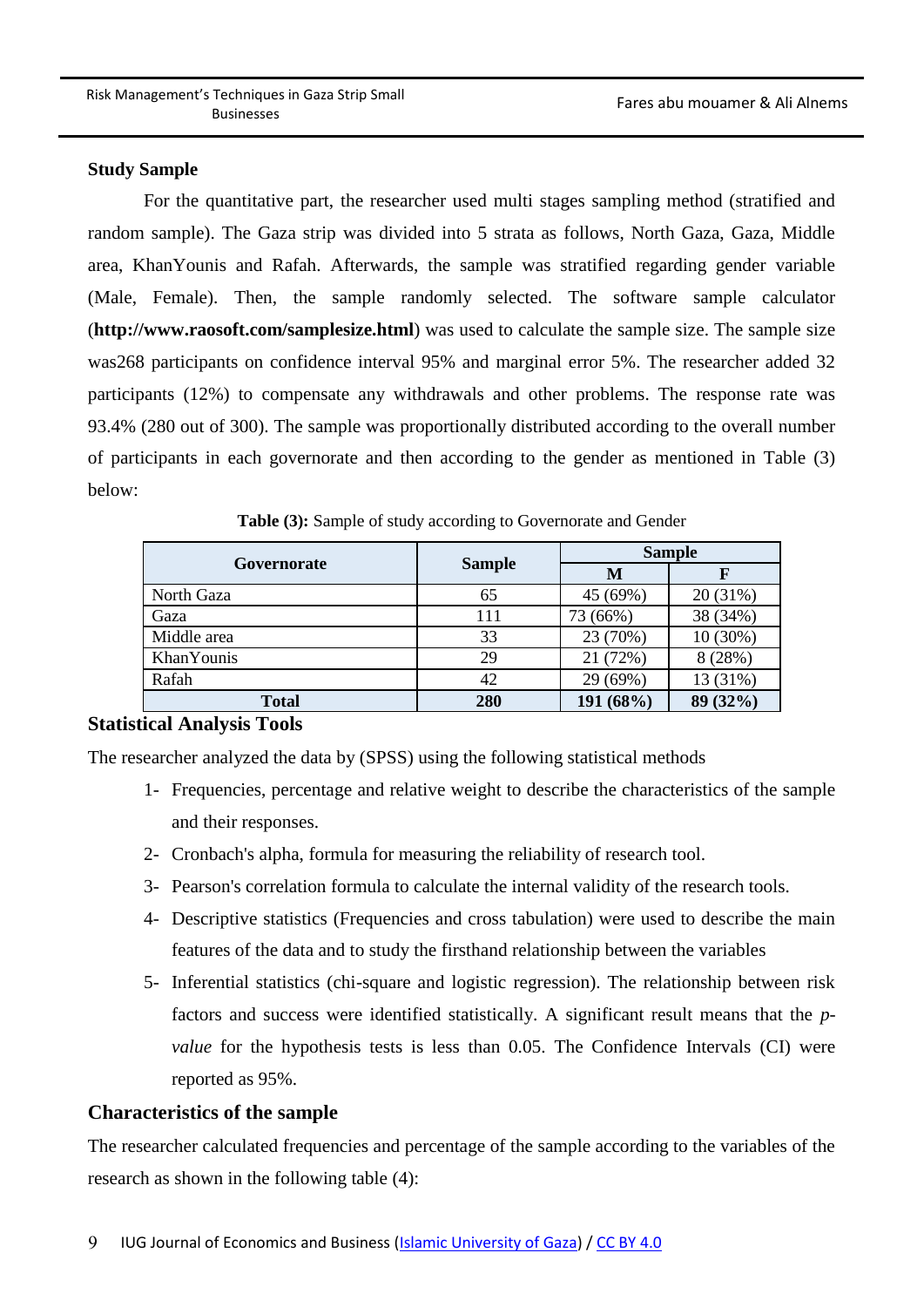|                                     | Frequency             |                         | <b>Total</b> | $%$ of | Chi-   |                 |
|-------------------------------------|-----------------------|-------------------------|--------------|--------|--------|-----------------|
| <b>Item</b>                         | <b>Case (Success)</b> | <b>Control (Failed)</b> |              | total  | square | <i>P</i> -value |
| Gender                              |                       |                         |              |        |        |                 |
| Male                                | 96 (66.7%)            | 95 (69.9%)              | 191          | 68.2%  |        |                 |
| Female                              | 48 (33.3%)            | 41 (30.1%)              | 89           | 31.8%  | 0.327  | 0.567           |
| <b>Total</b>                        | 144                   | 136                     | 280          | 100%   |        |                 |
| <b>Age Category</b>                 |                       |                         |              |        |        |                 |
| Less than 30 years                  | 31 (21.5%)            | 14 (10.3%)              | 45           | 16.1%  |        |                 |
| From 30 to less than                | 77 (53.5%)            |                         | 173          | 61.8%  |        |                 |
| 40 years                            |                       | 96 (70.6%)              |              |        | 9.901  | $0.007*$        |
| More than 40 years                  | 36 (25%)              | 26 (19.1%)              | 62           | 22.1%  |        |                 |
| <b>Total</b>                        | 144 (100%)            | 136 (100%)              | 280          | 100%   |        |                 |
| <b>Business Location</b>            |                       |                         |              |        |        |                 |
| North Gaza                          | 35 (24.3%)            | $30(22.1\%)$            | 65           | 23.2%  |        |                 |
| Gaza                                | 57 (39.6%)            | 54 (39.7%)              | 111          | 39.6%  |        |                 |
| Middle Area                         | 17 (11.8%)            | $16(11.8\%)$            | 33           | 11.8%  |        |                 |
| KhanYounis                          | 14 (9.7%)             | 15(11%)                 | 29           | 10.4%  | 0.302  | 0.990           |
| Rafah                               | 21 (14.6%)            | 21 (15.4%)              | 42           | 15%    |        |                 |
| <b>Total</b>                        | 144 (100%)            | 136 (100%)              | 280          | 100%   |        |                 |
| <b>Marital Status</b>               |                       |                         |              |        |        |                 |
| Married                             | 106 (73.6%)           | 115 (84.6%)             | 221          | 78.9%  |        |                 |
| Single                              | 30 (20.8%)            | $9(6.6\%)$              | 39           | 13.9%  |        | $0.003*$        |
| Divorced                            | $1(0.7\%)$            | 5(3.7%)                 | 6            | 2.2%   |        |                 |
| Widowed                             | $7(4.9\%)$            |                         | 14           | 5%     | 14.124 |                 |
|                                     |                       | $7(5.1\%)$              |              |        |        |                 |
| <b>Total</b>                        | 144 (100%)            | 136 (100%)              | 280          | 100%   |        |                 |
| Qualification                       |                       |                         |              |        |        |                 |
| Less than secondary                 | 29 (20.1%)            | 13 (9.6%)               | 42           | 15%    |        |                 |
| <b>High School</b>                  | 17 (11.8%)            | 43 (31.6%)              | 60           | 21.4%  |        |                 |
| Intermediate Diploma                | 48 (33.3%)            | 66 (48.5%)              | 114          | 40.7%  |        |                 |
| <b>Bachelor</b>                     | 41 (28.5%)            | 13 (9.6%)               | 54           | 19.3%  | 40.972 | $0.000*$        |
| <b>High Studies</b>                 | $9(6.3\%)$            | $1(0.7\%)$              | 10           | 3.6%   |        |                 |
| <b>Total</b>                        | 144 (100%)            | 136 (100%)              | 280          | 100%   |        |                 |
| <b>Business Type</b>                |                       |                         |              |        |        |                 |
| Services                            | 91 (63.2%)            | 96 (70.6%)              | 187          | 66.8%  |        |                 |
| Technological                       | 19 (13.2%)            | $10(7.4\%)$             | 29           | 10.4%  |        |                 |
| Vocational                          | 27 (18.7%)            | 28 (20.6%)              | 55           | 19.6%  | 5.499  | 0.139           |
| Others                              | $7(4.9\%)$            | $2(1.4\%)$              | 9            | 3.2%   |        |                 |
| <b>Total</b>                        | 144 (100%)            | 136 (100%)              | 280          | 100%   |        |                 |
| <b>Business Age</b>                 |                       |                         |              |        |        |                 |
| Less Than one year                  | 25 (17.4%)            | 31 (22.8%)              | 56           | 20%    |        |                 |
| 1 year to less than $3\overline{Y}$ | 80 (55.5%)            | 87 (64%)                | 167          | 59.6%  |        |                 |
| 3 years and over                    | 39 (27.1%)            | 18 (13.2%)              | 57           | 20.4%  | 11.637 | $0.009*$        |
| <b>Total</b>                        | 144 (100%)            | 136 (100%)              | 280          | 100%   |        |                 |
| <b>Grant Amount</b>                 |                       |                         |              |        |        |                 |
| Less than 3000\$                    | 14 (9.7%)             | $30(22.1\%)$            | 44           | 15.7%  |        |                 |
| 3000\$ and Over                     | 130 (90.3%)           | 106 (77.9%)             | 236          | 84.3%  | 8.037  | $0.005*$        |
| <b>Total</b>                        | 144 (100%)            | 136 (100%)              | 280          | 100%   |        |                 |

**Table (4):** Socio-economic & demographic variables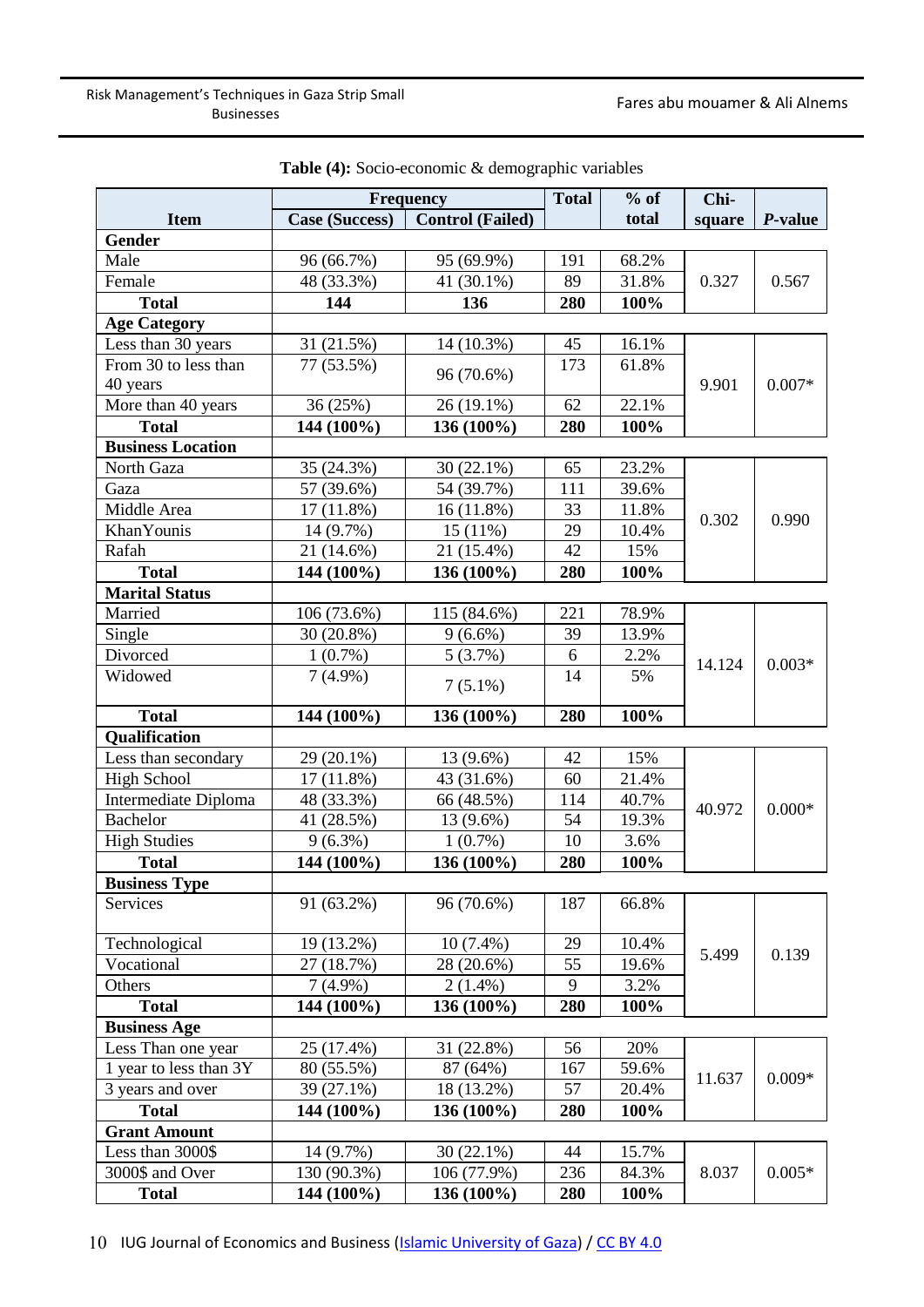|                             | <b>Frequency</b>                                 |             | <b>Total</b> | $%$ of | Chi-   |                 |
|-----------------------------|--------------------------------------------------|-------------|--------------|--------|--------|-----------------|
| <b>Item</b>                 | <b>Control</b> (Failed)<br><b>Case (Success)</b> |             |              | total  | square | <i>P</i> -value |
| <b>Number of Courses</b>    |                                                  |             |              |        |        |                 |
| No courses                  | $29(20.1\%)$                                     | $11(8.1\%)$ | 40           | 14.3%  |        |                 |
| One Course                  | 57 (39.6%)                                       | 96 (70.6%)  | 153          | 54.6%  |        |                 |
| <b>Two Courses</b>          | $17(11.8\%)$                                     | $10(7.4\%)$ | 27           | 9.6%   | 27.717 | $0.000*$        |
| <b>Three Courses</b>        | $26(18.1\%)$                                     | $12(8.8\%)$ | 38           | 13.6%  |        |                 |
| More than three             | 15 (10.4%)                                       | $7(5.1\%)$  | 22           | 7.9%   |        |                 |
| <b>Total</b>                | 144 (100%)                                       | 136 (100%)  | 280          | 100%   |        |                 |
| <b>Consultations Visits</b> |                                                  |             |              |        |        |                 |
| No consultations            | 19 (13.2%)                                       | 25 (18.4%)  | 44           | 15.7%  |        |                 |
| One visit monthly           | 48 (33.3%)                                       | 18 (13.2%)  | 66           | 23.6%  |        |                 |
| Irregular visits            | 77 (53.5%)                                       | 93 (68.4%)  | 170          | 60.7%  | 15.745 | $0.000*$        |
| <b>Total</b>                | 144                                              | 136         | 280          | 100%   |        |                 |

The majority of the participants were males with 68.2.The ages ofstudy population ranged from20to 65 years and were segregated into three categories. The highest percentage among study sample was noticed among the age group 30 to less than 40 years with 61.8%.Regarding business location; the highest percentage of the case were from Gaza governorate with 39.6%, followed by North Gaza as 24.3%, Rafah 14.6%.Regarding the marital status, the married participants were 78.9%.Table above table shows that 40.7% of the sample were Intermediate Diploma degree holders, followed by 21.4% were High School, 19.3% were bachelor. This reflects the diversity of small business owners related to education level and the interest of highly educated persons in this sector in order to benefit from their education in their work. Regarding to business type,66.8% of the sample was services businesses, followed by 19.6% were vocational. This reflects the diversity of small business types with high focus on services businesses. The age of businesses ranged from less than one year to eight years and allotted into four groups. The highest percentage among study sample was noticed among the business age group from one year to less than three years that represent 59.6% of the total sample. Regarding Grant amount, the findings revealed that, 84.3% of study sample were in grant amount category from more than 3000 US\$ over while the 15.7% for the grant amount category less than 3000US\$. 90.3% of cases were found in grant amount from 3000 US dollars and over compared to 9.7% of controls.

Regarding number of courses related to business type, the findings revealed that, 54.6% of study sample had one training course while the 14.3% not participating in any courses. Also 13.6% of sample participated in three training courses, moreover 9.6% had two training courses and finally the lowest percentage was 7.9% for participants who participated in more than five training courses. The findings showed also that 10.4% of cases have more than three training courses compared to 5.1% of controls. And 18.1% of cases have three courses compared with 8.8% of controls.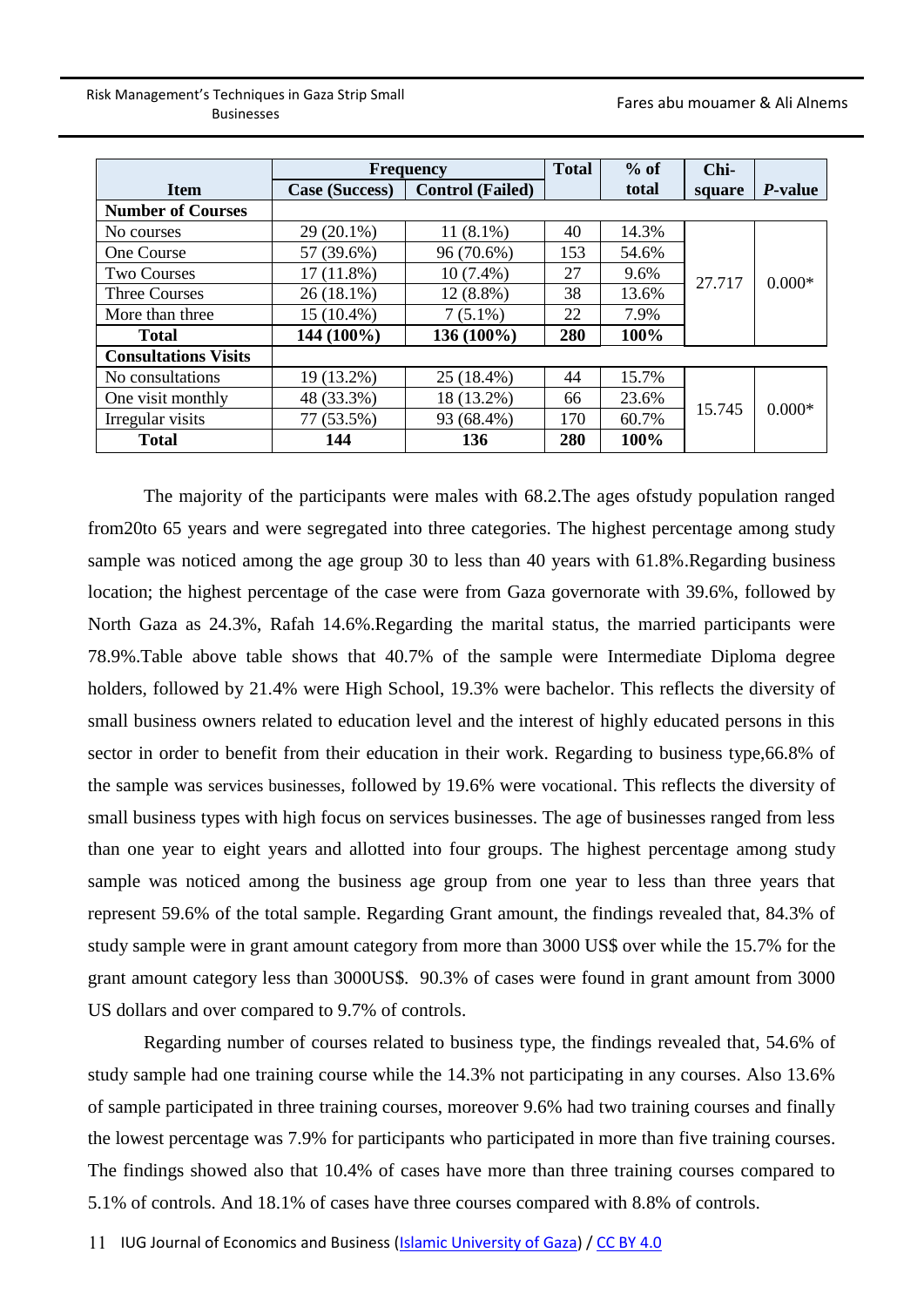In addition to that, consultation and following up services findings revealed that, 15.7% of study sample didn't received any type of consultation and following up services 13.2% of them were in case compared with 18.4% of controls while the other 84.3% of the total sample received type of consultation and following up services. As showed in the table 23.6% of study sample received one consultation and following up monthly visit 33.3% of them were in case compared with 13.2% of controls. And 60.7% of the participants benefited from irregular consultation and following up visits 53.5% of case and 68.4% of control.

#### **Quantitative Data analysis and discussion**

The average of awareness of managerial risks was 74% among case to 51% among control. The most important item of managerial risks domain was monitoring & follow up risks during business lifespan, in which the percentage of the item was 78% among success businesses, while only was 48% among failed small business. For the second domain about the financial risks domain the average of respond was 62% among case to 57% among control. The important item in financial risk domain was separation between business money and business owner money, the results shown the percentage of the item was 83% among success while only was 42% among failed businesses followed by the item of fund value which was 72% for success to 67% for closed businesses. Also for the third domain that covered the competition risks the results revealed that the average was 69% among case to 52% among control. The most important item was the availability of professional market study, in which the percentage of that item was 59% among success businesses and 40% of failed businesses. However, the forth domain that discussed the legal procedures risks it shown the average of this domain was 53% among case to 50% among control. The main item in that domain was the role of governmental bodies in small businesses damage compensation. The respond of disagreed answer was 85% for success among 80% of closed businesses. Moreover, the fifth domain the political and economic risks had the high level of agreed between case and control, the average was 90% among case to 87% among control with 100% agreed of the item of economic blockade followed by the item of high level of poverty and unemployment rates. The sixth domain that covered the capacity building and innovation risks the average were 87% among case to 53% among control with high level of focus on the free non-financial services and coaching with percentage of 87% for success businesses comparing with 45% of failed businesses followed by the item of considering the small business as temporary self-employment opportunity in which the percentage of the item was 35% among success while 86% among failed businesses. And finally, the average of technological risks was 79% among case to 64% among control and the most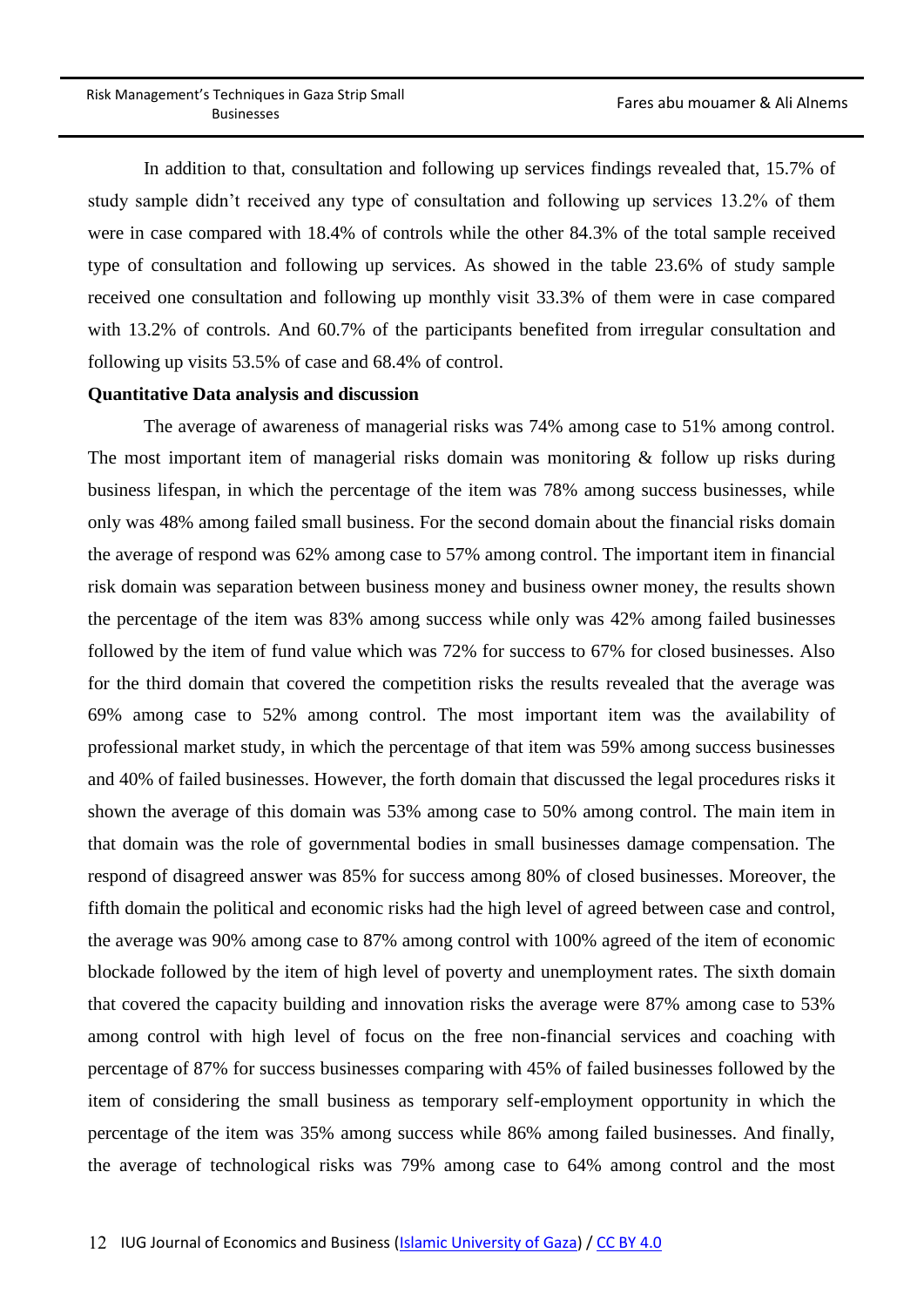important item was the association between technology and power shortage in which the percentage was 79% among success and 70% among failed businesses.

#### **Logistic Regression –Proximate Factors (Bivariate analysis)**

Logistic regression examines the effectiveness of the explanatory variables on the response variable and the functional relationship between the response variable and the explanatory variables allows us to estimate the response for given values of the explanatory variables. Adding to that, Logistic regression predicting the future. Assuming that there is some stability over time, we can use such a model for making prediction of future values of the response variable Abraham, & Ledolter (2006)..

The research findings refused the hypothesis: "There is no statistically significant relation between the use of risk management techniques and the small businesses success". Table (5) shows all risk management variables in one model without adjustment for confounders to assess their association with case and control (success and failure) of small businesses in the Gaza Strip.

| <b>Variables</b>                                | No. of         | <b>Mean</b>    |               | $\frac{0}{0}$  |               | <b>Wald</b> | <i>P</i> - value |
|-------------------------------------------------|----------------|----------------|---------------|----------------|---------------|-------------|------------------|
|                                                 | Ques.          | <b>Success</b> | <b>Failed</b> | <b>Success</b> | <b>Failed</b> |             |                  |
| <b>Managerial Risks</b>                         | 7              | 20.7           | 14.3          | 74             | 51            | 29.403      | $0.000*$         |
| <b>Financial Risks</b>                          | 10             | 24.8           | 22.8          | 62             | 57            | 1.966       | 0.091            |
| <b>Competition Risks</b>                        | 8              | 22.1           | 16.6          | 69             | 52            | 8.424       | $0.004*$         |
| <b>Legal Procedures Risks</b>                   | 6              | 12.7           | 12            | 53             | 50            | 0.516       | 0.473            |
| Political<br>and Economic<br><b>Risk</b>        | $\overline{4}$ | 14.4           | 13.9          | 90             | 87            | 13.371      | $0.000*$         |
| building<br>Capacity<br>and                     | 8              | 34.8           | 21.2          | 87             | 53            | 16.010      | $0.000*$         |
| linnovation Risks<br><b>Technological Risks</b> | 5              | 15.8           | 12.8          | 79             | 64            | 3.958       | $0.047*$         |

**Table (5):** Logistic Regression– Proximate Factors (Bivariate analysis)

 $Sig$   $> = 0.05$ : Statistically insignificant,  $Sig$  =  $< 0.05$ : Statistically significant

When these variables were tested without adjustment to confounders as shown in (table 5), there were a statistically significance association of managerial risks, competition risks, political and economic risks, capacity building and innovation risks and finally technological risks variables with likelihood of small businesses success. However, the significance associations of financial risks and legal procedures risks variables with small businesses success were absent.

This result is consistent with many recent studies that showed the extent of the high significance of risk management variables on likelihood of small business success.

In specific, these studies agreed with the significant of competition risks on business success Ashour & Zorub, 2015; Namrotiet al., 2015; and Sierdja& Andre van, 2012. While the studies of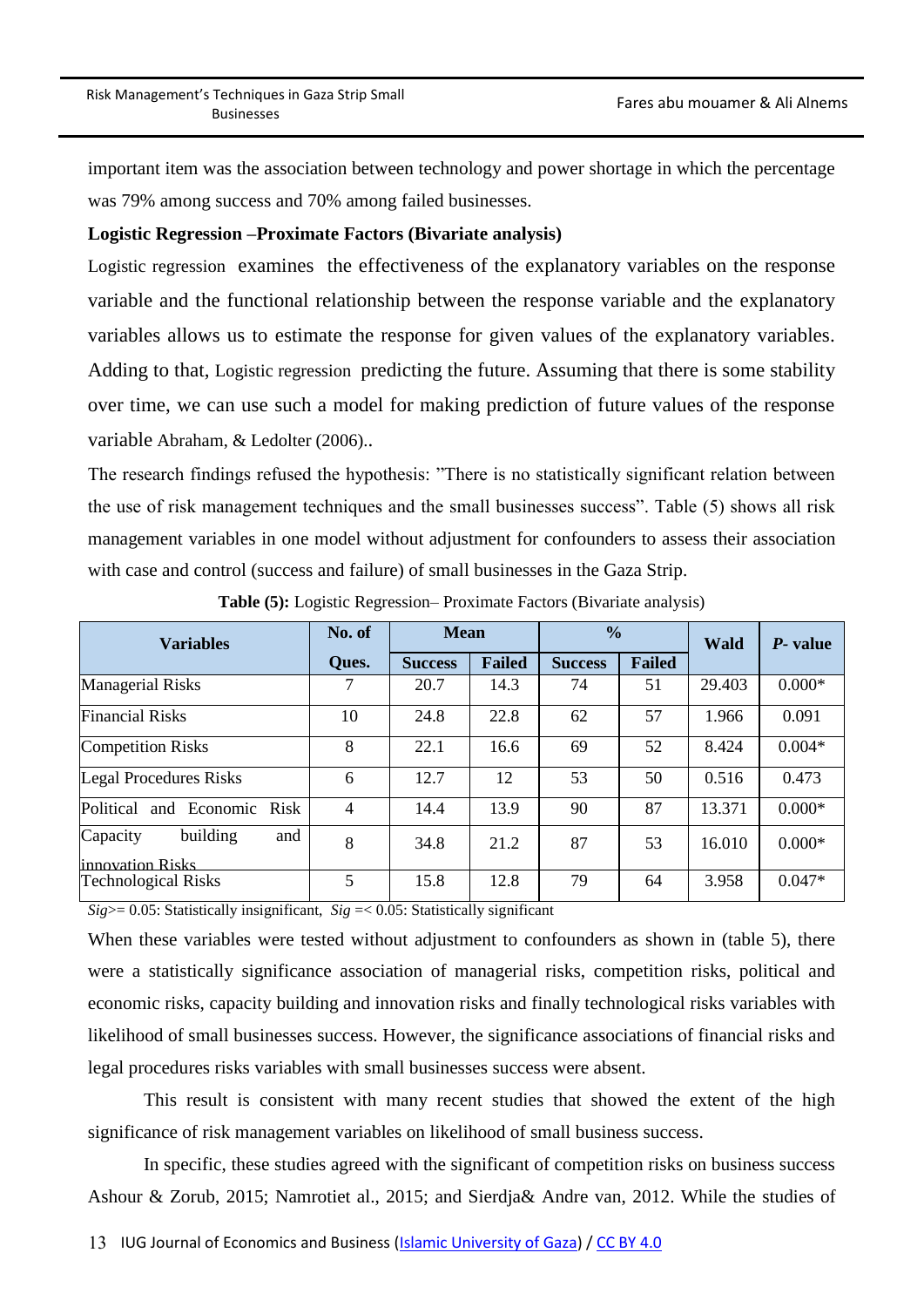Ashour & Zorub, 2015 and Namrotiet al., 2015agreed with the significant of political and economic risks on business success. For the capacity building and innovation risks, most of recent studies showed the extent of significance relationship with business success Abdelmenim, 2015; El-Khazendar, 2015; Wolz &Taweel, 2012; Atyani & Al haj Ali, 2012; Ashour&Zorub, 2015; Namroti et al., 2015; and Safadi& Abu Sha'aban, 2015. Added to that, technological risks showed a significance relationship with business success. This result is agreed with results of Abu Jamie,2015; Ashour & Zorub,2015; El-Khazendar,2015; and Safadi &Al Faleet, 2015. On the other side, the findings of the study showed insignificant relationshipbetween financial risks and business success. this result is contradicting with the studies of Abu Jamie, 2015; Al Afifi, 2015; Ashour & Zorub, 2015; Guloba et al., 2015; and Namrotiet al., 2015. that showed the high significant relationship between financial risks and business success especially in issues like the lack of access to financing, saving, and considering the small business like a main source of income for the business owner. While the legal procedures risks considered as significant association on small businesses success in Atyani & Al Haj Ali (2012) study.

#### **Logistic Regression –Determinant of small Business Success (Multi-variate analysis)**

The research findings accepted the hypothesis: "There is no statistically significant relation between the socioeconomic factors and the small businesses success".

As showed in the table 6 after adjustment to other variables (confounders), most of significant variables changed to be insignificant within the model. The analysis showed that the correlation between socio-economic variables and risk management variables.

| <b>Variables</b>                       | Wald   | <i>P</i> - value | $P$ - value* |
|----------------------------------------|--------|------------------|--------------|
| No. of Courses                         | 27.717 | $0.000*$         | $0.006*$     |
| Age category                           | 9.901  | $0.007*$         | $0.032*$     |
| <b>Marital Status</b>                  | 14.124 | $0.003*$         | 0.274        |
| Qualification                          | 40.972 | $0.000*$         | $0.003*$     |
| <b>Business Age</b>                    | 11.637 | $0.009*$         | 0.191        |
| <b>Grant Amount</b>                    | 8.037  | $0.005*$         | $0.008*$     |
| <b>Consultation Visits</b>             | 15.745 | $0.000*$         | 0.921        |
| <b>Managerial Risks</b>                | 29.403 | $0.000*$         | $0.000*$     |
| <b>Competition Risks</b>               | 8.424  | $0.004*$         | 0.920        |
| Political and Economic Risks           | 13.371 | $0.000*$         | $0.001*$     |
| Capacity building and innovation Risks | 16.010 | $0.000*$         | 0.919        |
| <b>Technological Risks</b>             | 3.958  | $0.047*$         | $0.000*$     |

**Table (6):** Logistic Regression– Determinant of small Business Success (Multi-variate analysis)

*Sig*>= 0.05: Statistically insignificant, *Sig* =< 0.05: Statistically significant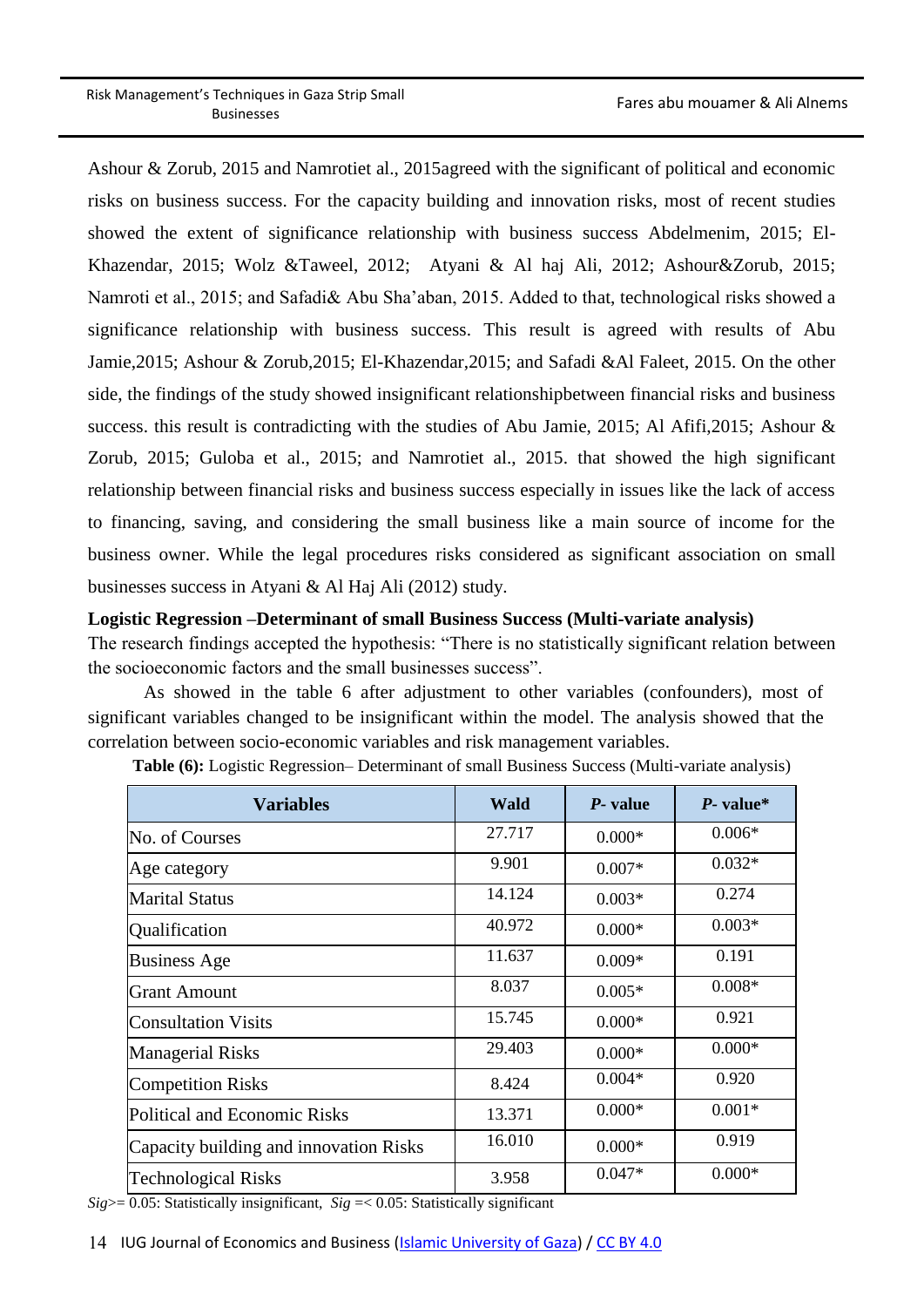Table 6 pointed out to the two models logistic regression (for binary outcome) were used to assess the statistical association between risk management variables and likelihood of small businesses success (first one tested each variable separately with outcome without adjustment the confounding factors as expressed in*P-* value, the second model examined each variable with the effect of another significant variables *P-* value\*). When each variable examined separately, most of risk management variables were highly associated with success as shown the table (5). However, the significance of associations of marital status, business age, consultations and following up services, competition risks and capacity building and innovation risks variables with small businesses success were absent after being examined together with other variables in the second model. The findings classified the demographic factors which were insignificant in this study as a small part of external environment factors which have small impact on the small businesses success that because Gaza strip is small and homogenous area that faces the same political and economic situation.

The absence of significance for some variables was due to the correlation between independent variables. They were good correlation between competition risk and managerial risk, creativity and financial risk, respectively  $(r = 0.58, 0.42, 0.34)$ . There was also a good correlation between capacity building and managerial risk, competition, technological, and financial risk, respectively  $(r = 0.59, 0.42, 0.47, 0.31)$ . On the other hand, the results showed strong relation between types of training received and type of business related to the impact of financial risks, that found the business owners have financial training and they have services businesses which not need to high level of financial management and systems. Also the findings assured the crucial influences of number and types of training courses that needed to build owners capacity and make them up to date with rapid changes in small business development sector. Added to that, findings ensured the importance of monitoring and follow up services on the small business success that agreed with this study findings related to the significance of consultations and follow up visits.

Also for legal risks, in general the small businesses sector in the Gaza strip not considered the legal procedures as important issue because the most of businesses were granted from INGOs as support to vulnerable families with high dependency on aids.

#### **Conclusion**

The research aimed to assess and examine the role of risk management techniques in enhancing the small businesses success in the Gaza strip. This was raised from the experience in the small businesses field as grants. There is high importance of small businesses in Gaza strip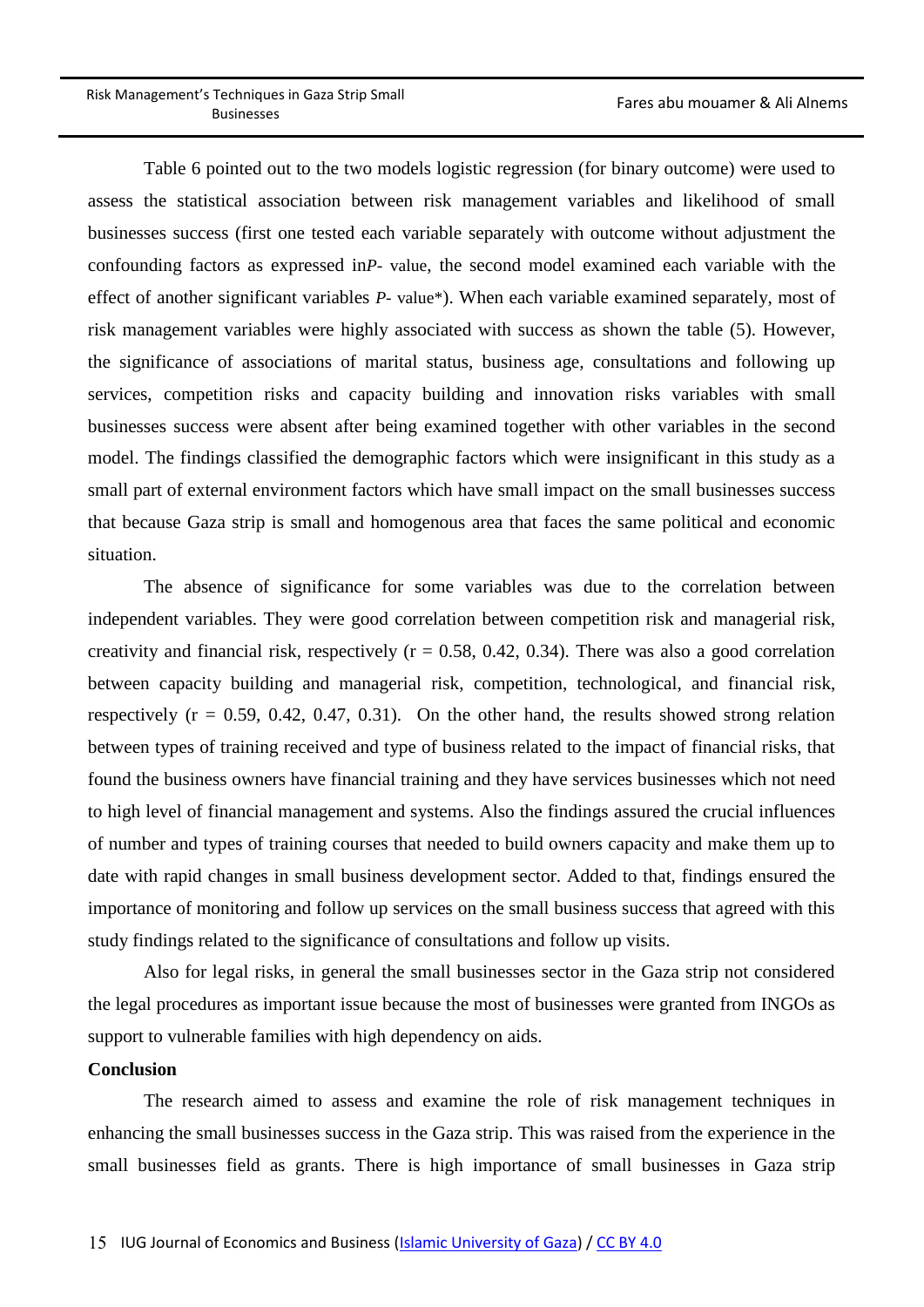economic with this high level of unemployment and poverty rate. The research results appeared the following main important findings:

- The risk management techniques had an important role on the likelihood of small business success in the Gaza Strip.
- Part of socio-economic position (qualification, age, grant amount) had a crucial impact on the relationship between risk management techniques and business success. So the selection criteria for beneficiaries should be developed according the main results (determinants of success).
- Risk management techniques are high importance for small businesses and need developing and practicing as a part of comprehensive capacity building programs as well as proposals designs.
- The organizations need to develop strong coaching and following up programs for all ongoing small businesses grants and new targets in future projects.
- The type of businesses should be taken in consideration to build on the economic needs and the capacity of beneficiaries as well as the diversity of businesses.
- Access to finance and participatory approach in businesses grants is important to minimize the risk of failure by risk sharing.

-

### **Recommendations**

Based on the research's findings, number of recommendations are formulated into three levels:

#### **For Organizations level:**

Decision makers should seek to tackle inequalities and disparities among eligible person that policies and interventions can be targeted of the Micro level of individual interaction, at Macro level of community conditions, or at public policies level. To be successfully all three of these options would require actions on likelihood of small businesses success. The suggestion actions are:

- Decreasing challenges to success.
- Intro- sectoral action through collaboration relevant sector offers distinctive opportunities for action, because structural determinants of business failure can only be addressed by policies that reach beyond the one sector (INGO's, NGO's, Governmental bodies and private sector).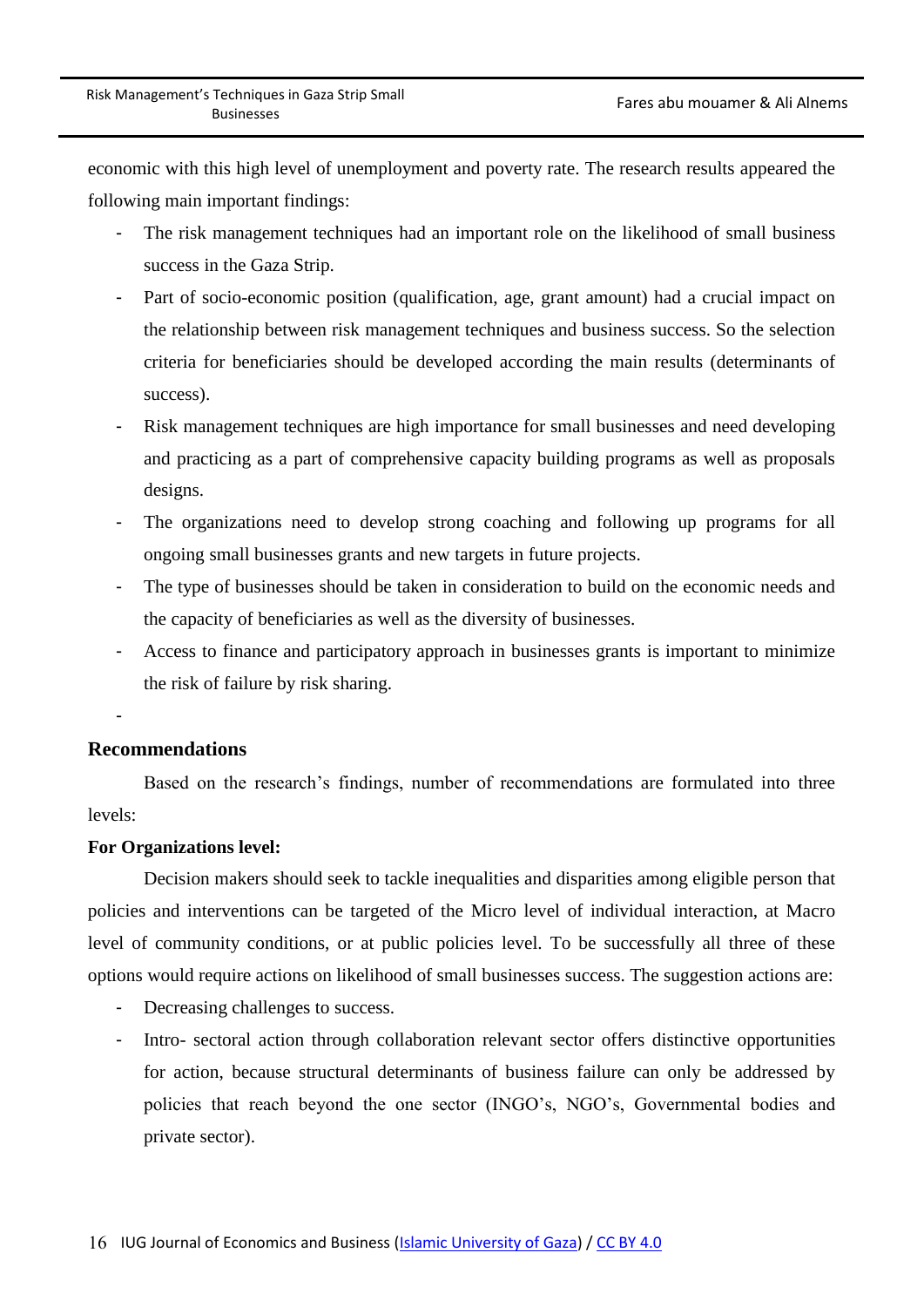- Improve the general quality of small businesses enterprises by developing human resources. Policies should include training courses for small businesses owners on how diagnose and manage high risks for their businesses.
- Invest in build available counselors capacities and train new ones to enter the consultation services sector with updated techniques and methods.
- Finally, the government should incrementally establish a linked data base system. They should communicate all stakeholders to maintain and update the system on an ongoing basis. They should begin with a core set of data could include vital records.

#### **For small businesses owner's levels:**

- Invest in your personality and build your capacity by taking related courses and administrative courses as benefit as you can.
- Consider your business as your dream that will help you to overcome the unemployment and poverty.
- Look for all other available sources of financing and benefit from the high level of competition between INGO's and private sectors.
- Non-financial services are good opportunity to you to benefit from others experience and your creativity.
- Be creative, open minded, patient, challenger and hard worker.

#### **For future researches:**

Future studies should first focus on monitoring further the determination of likelihood of small businesses success. Future research on small business is needed not only in Gaza strip, but also in West Bank to enable us to generalize the findings for all Palestine. It would also be interesting to conduct a detailed comparison study between the providers for grants in order to know which system has the proper influence of small businesses.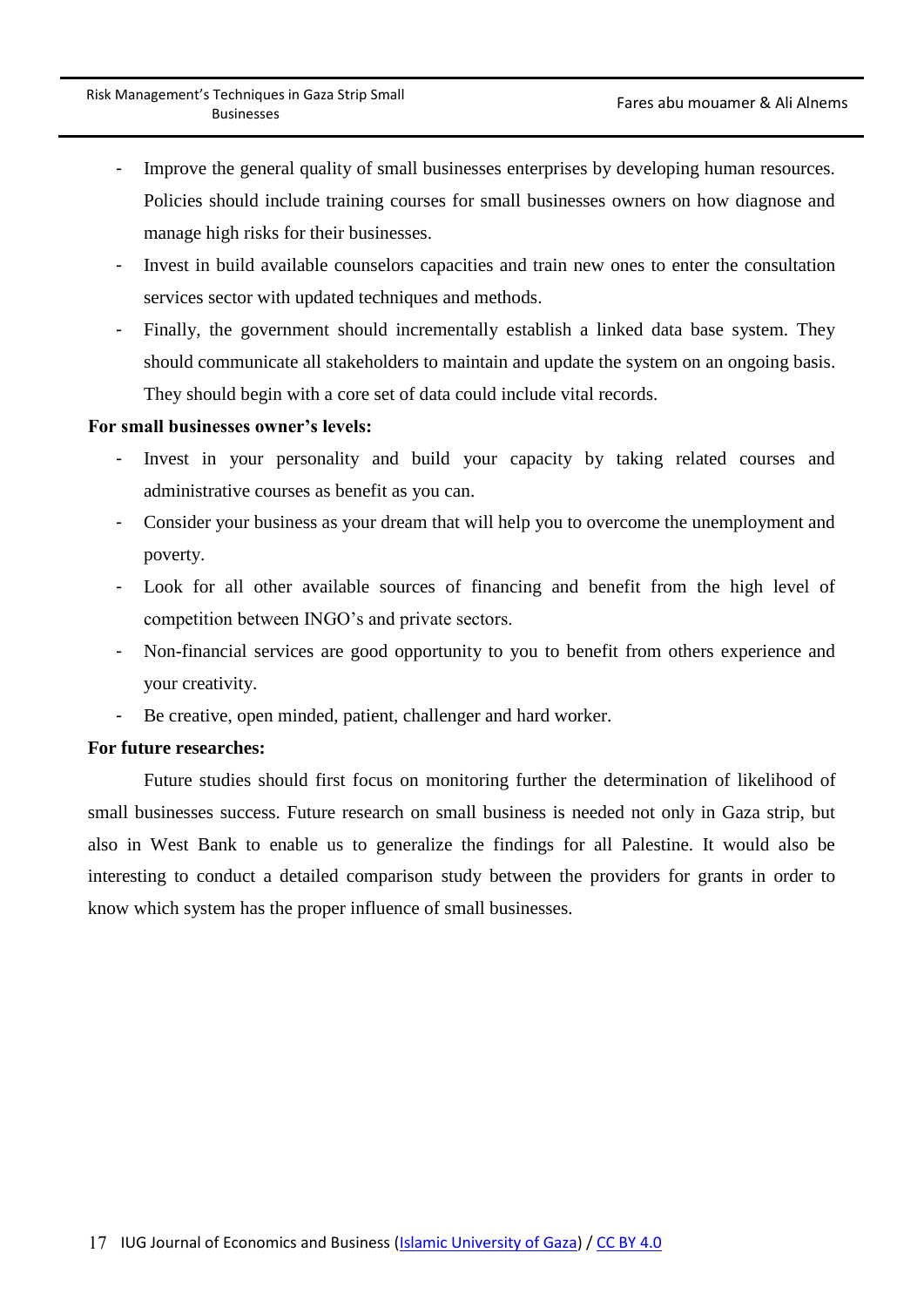#### **References**

Abraham, C. & Ledolter J. (2006). *Introduction to Regression Modeling*. Thomson.

Abdelkarim, N. (2012). *Medium and Small Enterprise in Palestine*. Ramallah, Palestine: the Palestine Economic Policy Research Institute (MAS).

- Abdelkarim, N. (2012). *Medium and Small Enterprise in Palestine*. Ramallah, Palestine:the Palestine Economic Policy Research Institute (MAS).
- Abdelmeneim, Samiah. (2015). *The Role of Training Courses in Developing the Entrepreneurship Skills for Youth*. Paper presented at Entrepreneurship and Innovation in Businesses Development conference. Palestine: the Islamic University of Gaza.
- Al Aff, Mohammed. (2012). *The Extent of International Standards Implications in Financial Reports Editing. Case Study on Small and Medium Enterprises in the Gaza Strip.* (Unpublished Master Thesis). the Islamic University of Gaza.
- Al-Afifi, Ahmed. (2015). *Crowdfunding…Is it right for your business financing?* Paper presented at Entrepreneurship and Innovation in Businesses Development Conference.Palestine: the Islamic University of Gaza.
- An Oracle White Paper. (2009). *The Benefits of Risk Assessment for Projects, Portfolios, and Businesses.*U.S.A:Oracle White.
- Ashour, Yousif and Zoroub, Zakaria. (2015). *The Administrative Obstacles Facing Small Businesses Owners in Southern Gaza Strip*. Paper presented at Entrepreneurship and Innovation in Businesses Development conference. Palestine: the Islamic University of Gaza.
- Atyani, N. & Al-Haj Ali, S. (2012). Problems of MSMEs in Palestine In MAS (ed.). *Poverty Reduction through Private-Sector Development: Policy Research for MSMEs*. Ramallah, Palestine: The Palestine Economic Policy Research Center (MAS).
- Guloba, M., Ahaibuse, G., Kasirye, I. and Aliro, E. (2015). *Grants Vs Loans! What works best for young entrepreneurs?* Uganda: Economic Policy and Research Center.
- Hamed, M., Abu Hantash, I., Khalifa, M. and Salah,O. (2012).International Experiences in Supporting MSMEs: Lessons for Palestine. In MAS (ed.). *Poverty Reduction through Private-Sector Development: Policy Research for MSMEs*.Ramallah, Palestine: The Palestine Economic Policy Research Center (MAS).
- Jazar, Fawzi. (2006).*Small Businesses and its Importance in Unemployment Reduction in Palestine*. Paper presented at Gaza Strip Development after Israeli Withdrawal conference. Palestine: the Islamic University of Gaza.
- Jamie, Naseem. (2015). *Bank Credits and Enhancing the Palestinian Small and Medium Businesses Capacities*. Paper presented at Entrepreneurship and Innovation in Businesses Development conference. Palestine: the Islamic University of Gaza.
- Kassab, Said. And Jamal, KamalEldeen. (2007). *Small Businesses – Opportunities and Challenges.*(1<sup>st</sup> ed.) Egypt: Studies and Research Development Center - Cairo University.
- Khazendar, Teejan. (2015). *Startups in Gaza: Success and Technology*. Paper presented at Entrepreneurship and Innovation in Businesses Development conference. Palestine: the Islamic University of Gaza.
- Mbonyane, B. &Ladzani, W. (2011). Factors that hinder the growth of small businesses in South African townships*.European Business Review*, *23*(6), 550 – 560.
- Namrouti, Khalil; Habeel, Waseem and Thalathini, Doa'a. (2015). The Effectiveness of Small Grants Programs in Economic Empowerment for Poor Families. Implication Study on DEEP program. IUG Journal of Economics and Business Studies, 21 (1). pp. 257 – 293.

Palestinian Central Bureau of Statistics (2016). *Palestine in Figures 2015.*Palestine: PCBS.

Quqa, I. (2007). *The impact of training on small and micro businesses performance in the Gaza strip (Case study)*. (Unpublished Master Thesis). the Islamic University of Gaza. Palestine.